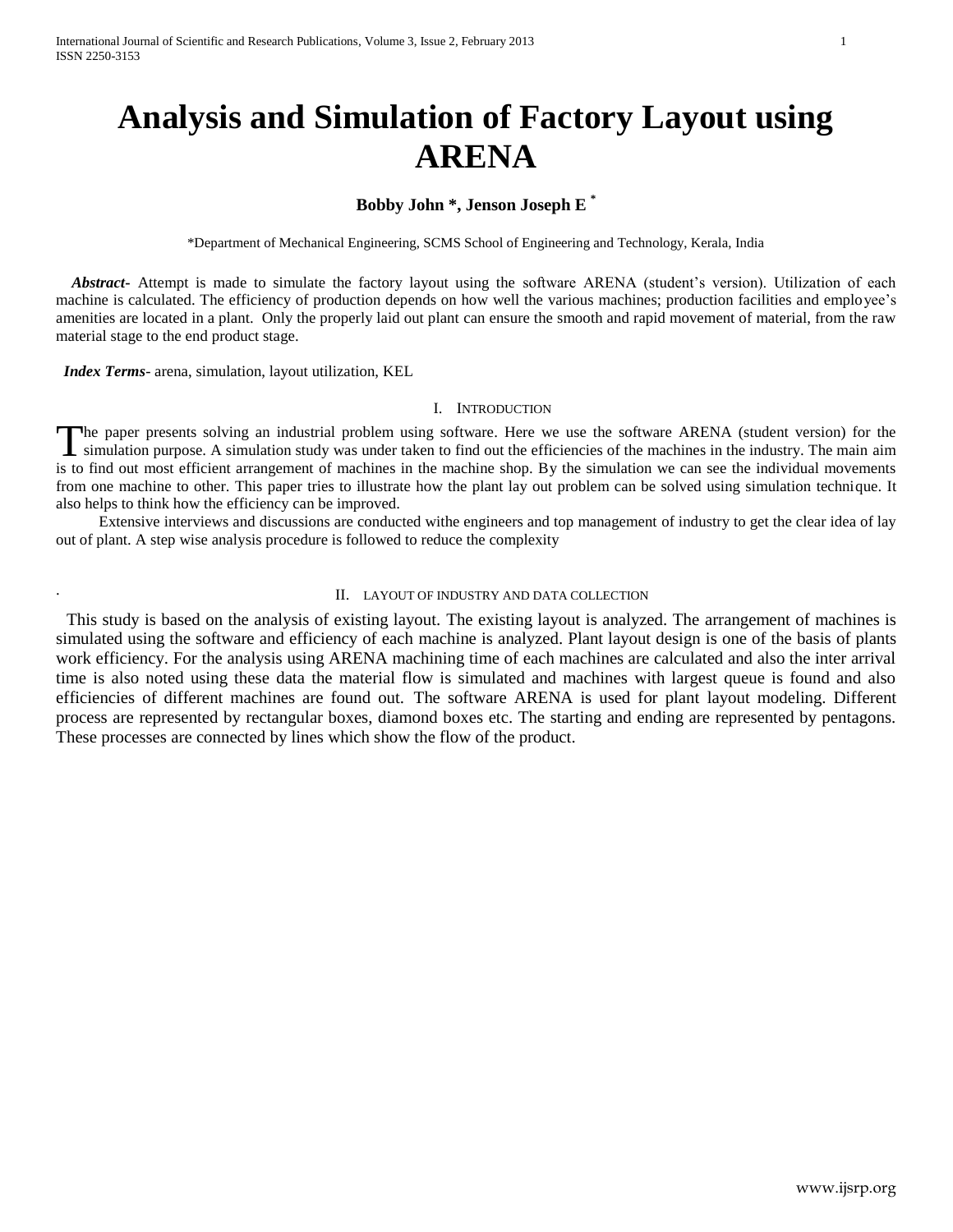In KEL we conducted a work flow study of 4.5Kw shafts. The arrangement of the machines is not according to the flow of work. The layout of the machine shop is shown below



Figure 1: Layout of New Machine Shop

QAD- Quality Assurance Department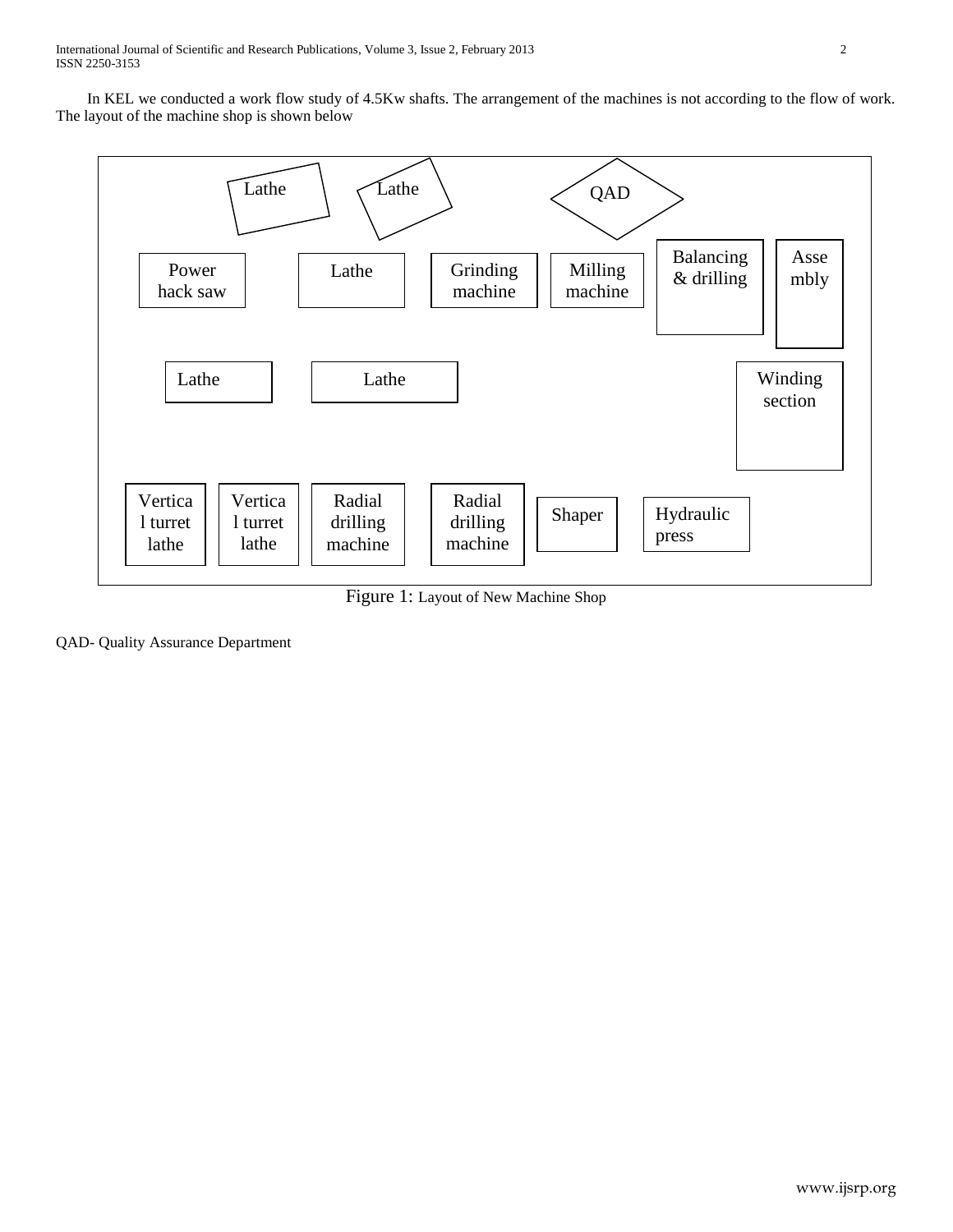

Figure2: Flow of 4.5 KW alternator shaft

Hydraulic press

# **Data collection**

# Table 1: Power hack saw

| <b>CUTTING TIME</b> | <b>INTERARRIVAL TIME</b> |
|---------------------|--------------------------|
| 20mints 54s         | 2mints 01s               |
| 18mints 26s         | 1mints 57s               |
| 21mints 02s         | 2mints 13s               |
| 20mints 21s         | 2mints                   |
| 18mints 47s         | 2mints 02s               |
| 19mints 54s         | 2mints 10s               |
| 18mints 50s         | 1mints 55s               |
| 20mints 47s         | 2mints 02s               |
| 20mints 30s         |                          |
| 20mints10s<br>Avg   | 2mints.05s               |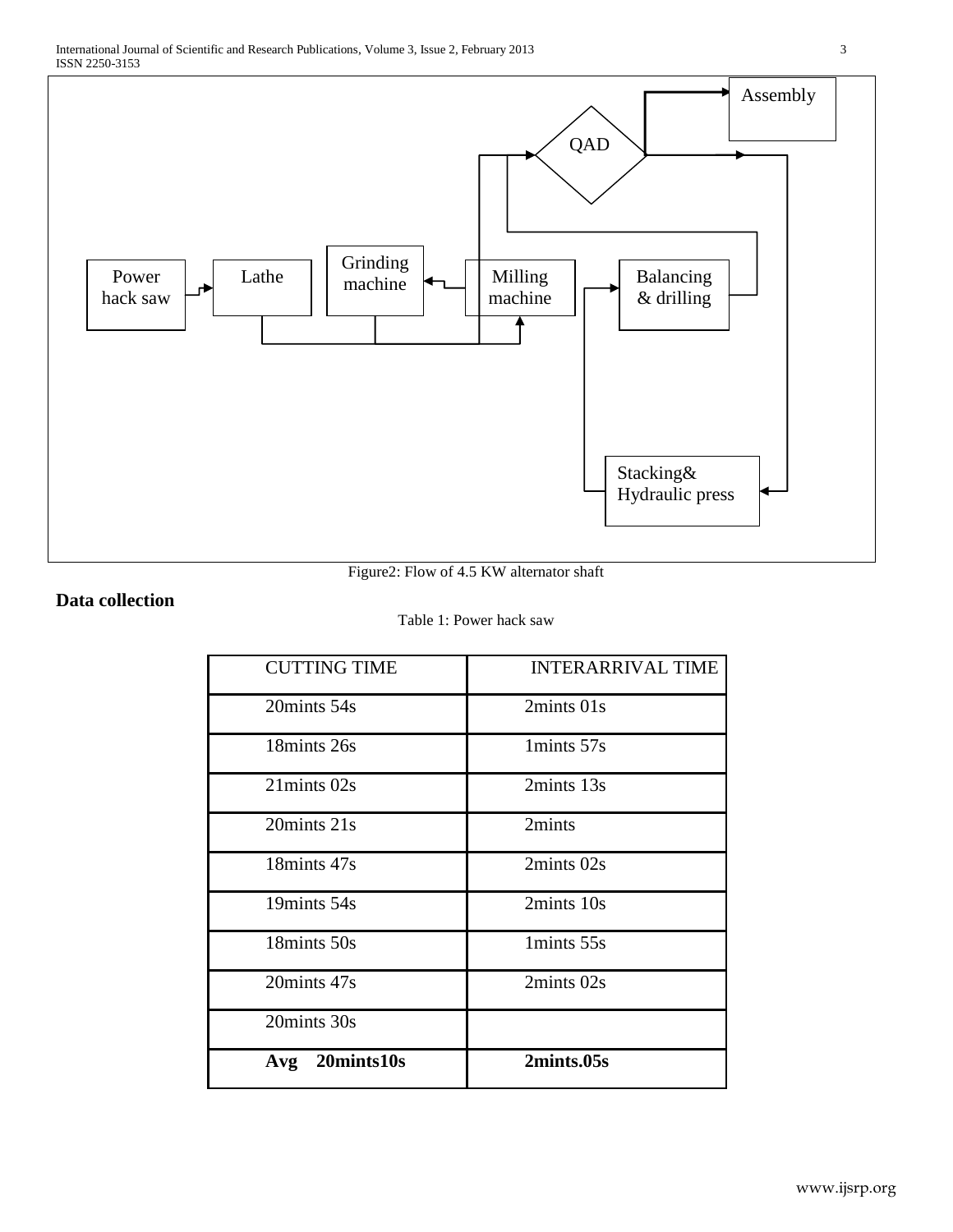| <b>MILLING TIME</b>    | <b>INTER ARRIVAL TIME</b> |
|------------------------|---------------------------|
| 51 mints.25s           | 1 mints.56s               |
| $50 \text{ mints}.20s$ | 1 mints.55s               |
| 50 mints.45s           | 2 mints.02s               |
| 51 mints.04s           | 1 mints.50s               |
| 50 mints.29s           | 1 mints.48s               |
| 50 mints.27s           | 1 mints.54s               |
| 51 mints.43s           | $1 \text{ mints}.55$ s    |
| $50 \text{ mints}.12s$ | 1. mints $52s$            |
| 51 mints.02s           |                           |
| 50 mints.56s<br>Avg    | 1 mints.59s               |

Table 2: Milling

Table .3: Lathe

| <b>TURNING TIME</b> | <b>INTER ARRIVAL TIME</b>      |
|---------------------|--------------------------------|
| 88. mints 56s       | 1 mints 56s                    |
| 89 mints.32s        | 1 mints $52s$                  |
| 90 mints 54s        | 1 mints 54s                    |
| 89 mints 24s        | 1 mints.45s                    |
| 90 mints 44s        | $2 \text{ minus } 01 \text{s}$ |
| 90 mints 39s        | 1 mints 46s                    |
| 88 mints 57s        | 1 mints 49s                    |
| 89 mints 43s        | 1 mints 55s                    |
| 90 mints 34s        |                                |
| 90 mints 04s<br>Avg | 1 mints.57s                    |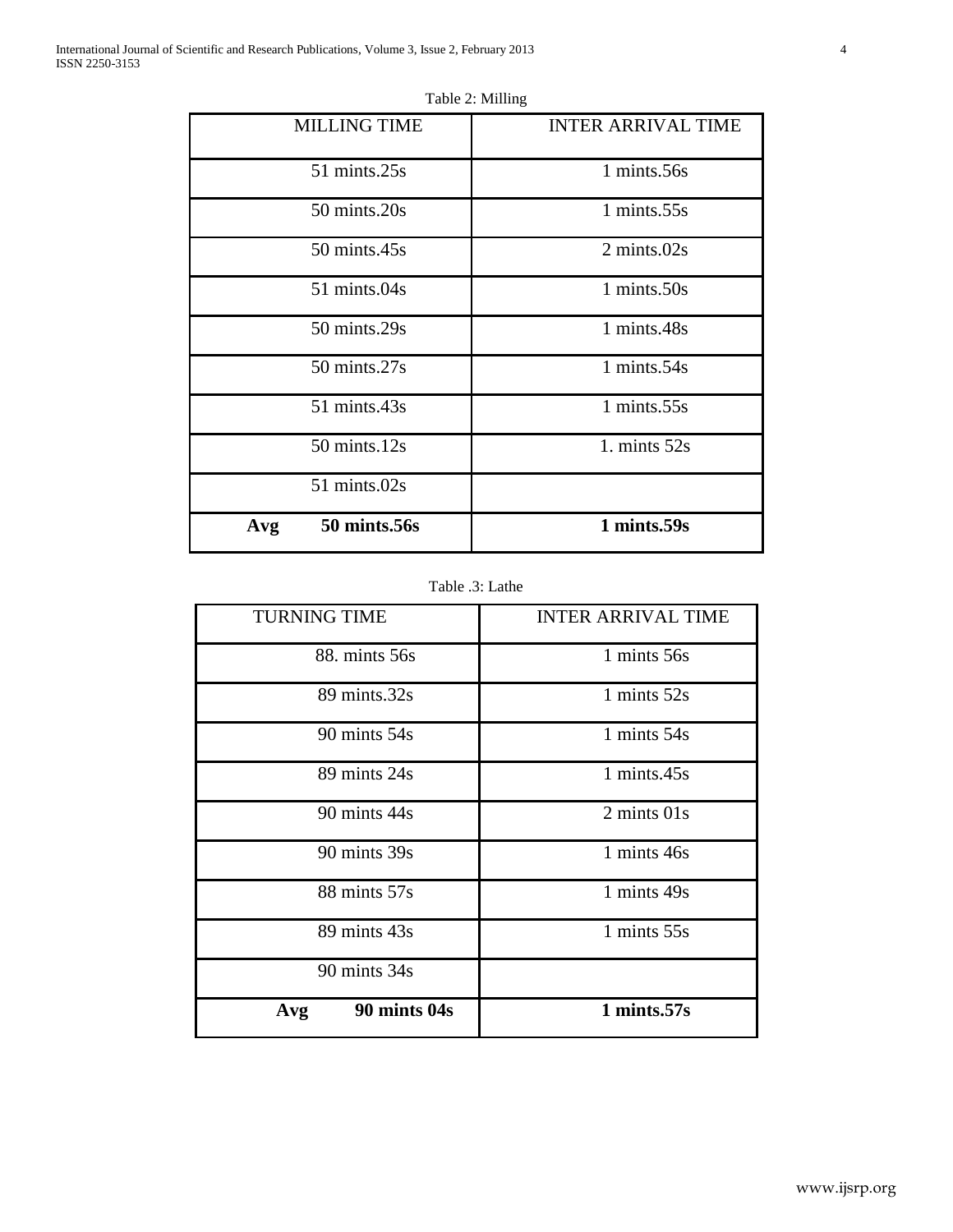| <b>STACKING &amp; PRESSING</b><br><b>TIME</b> | <b>INTER ARRIVAL TIME</b> |
|-----------------------------------------------|---------------------------|
| 28 mints.26s                                  | 2. mints 02s              |
| $27.$ mints $53s$                             | 2 mints.14s               |
| 28. mints 17s                                 | $2. \text{ minus } 15s$   |
| 27. mints 58s                                 | 2. mints 10s              |
| 28. mints 13s                                 | $2 \text{ minutes}.17$ s  |
| 28 mints.25s                                  | 2 mints 09s               |
| 28 mints.10s                                  | 2. mints 16s              |
| 28 mints.21s                                  | 2 mints.12s               |
| 28 mints.20s                                  |                           |
| 28. mints 04<br>Avg                           | $2 \text{ mints}.11$      |

# Table 4: Hydraulic press

# Table 5: Balancing machine

| <b>BALANCING TIME</b>           | <b>INTER ARRIVAL TIME</b>       |
|---------------------------------|---------------------------------|
| 38 mints.29s                    | 2. mints 56s                    |
| 38. mints 56s                   | $3. \text{ minus } 01s$         |
| 37 mints.24s                    | $2 \text{ minutes}.11 \text{s}$ |
| 37 mints.35s                    | $2 \text{ mints}.45 \text{s}$   |
| 37. mints 45s                   | 2. mints $54s$                  |
| 36 mints.58s                    | 2. mints 22s                    |
| 37 mints.38s                    | 2. mints 49s                    |
| 37 mints.54s                    | 2. mints $37s$                  |
| 37 mints.29s                    |                                 |
| $37. \text{ minus } 52s$<br>Avg | 2. mints 46s                    |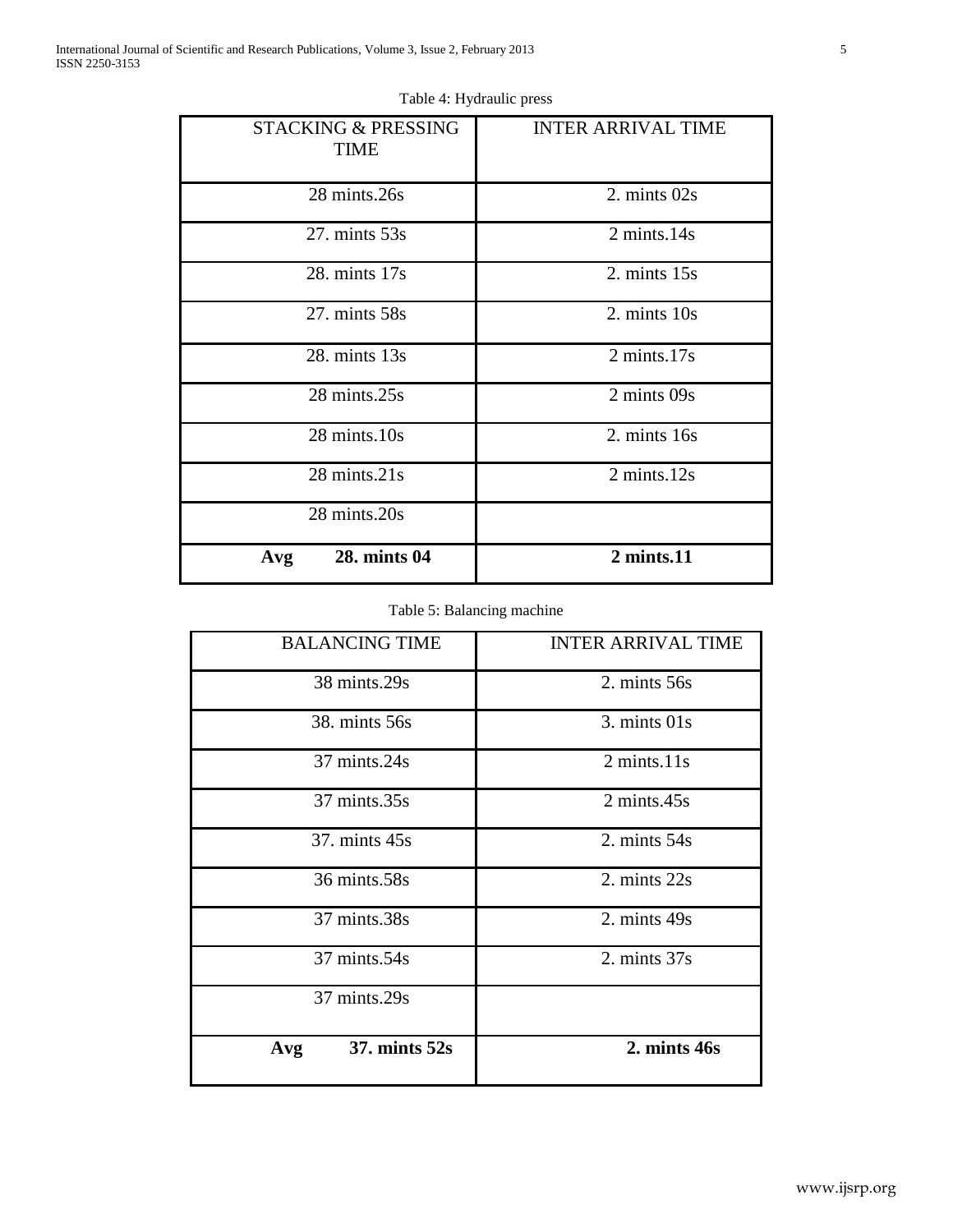Using these data I simulated the current new machine shop layout of KEL Kundara in arena 10.0(student's version). Arena is software used for visualizing the business. Here I simulated the shop lay out in arena student's version and utilization of each machines are calculated

# III. RESULTS AND DISCUSSION

The production efficiency depends on how well the various production facilities, employee's amenities and, machines are located in a plant. Only the properly laid out plant can ensure the smooth and rapid movement of material, from the raw material stage to the end product stage. Plant layout study helps much in improvement in the existing layout.

The 4.5 kW shaft flow is simulated and the results are given below.





| <b>Resource</b>              |            |                                                        |
|------------------------------|------------|--------------------------------------------------------|
| <b>Usage</b>                 |            |                                                        |
| <b>Scheduled Utilization</b> | Value      |                                                        |
| <b>BALANCING</b>             | 0.1093     |                                                        |
| <b>GRINDING MACHINE</b>      | 0.2025     |                                                        |
| LATHE 1                      | 0.2604     |                                                        |
| <b>MILL</b>                  | 0.1447     |                                                        |
| POWER HACK SAW               | 0.05787037 |                                                        |
| press                        | 0.08194444 |                                                        |
| 0.280                        |            |                                                        |
| 0.240                        |            |                                                        |
| 0.200                        |            | <b>BALANCING</b>                                       |
| 0.160                        |            | GRINDING MACHINE<br>$B$ LATHE 1<br>$\blacksquare$ MILL |
| 0.120                        |            | <b>EI POWER HAC KSAW</b><br>$p$ ress                   |
| 0.080                        |            |                                                        |
|                              |            |                                                        |

Figure4: simulation results (graphical)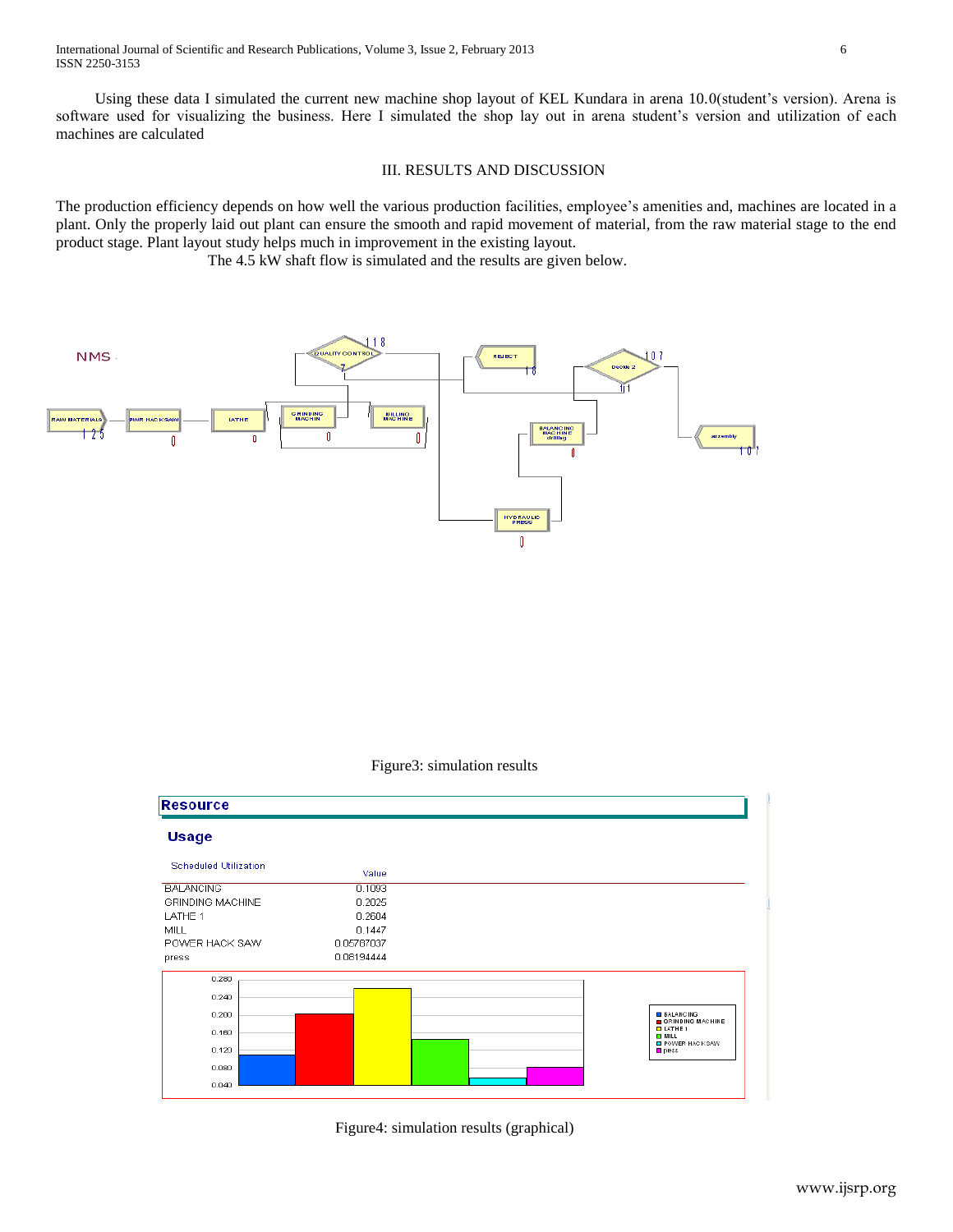| 11:19:42AM                                                                                                      |                              |                              | <b>Resources</b>             |                                      |                              | September 10, 2012     |
|-----------------------------------------------------------------------------------------------------------------|------------------------------|------------------------------|------------------------------|--------------------------------------|------------------------------|------------------------|
| <b>KEL KUNDARA</b>                                                                                              |                              |                              |                              |                                      |                              | <b>Replications: 1</b> |
| <b>Replication 1</b>                                                                                            | <b>Start Time:</b>           |                              | 0.00                         | Stop Time:                           | 720.00                       | Time Units: Hours      |
|                                                                                                                 |                              |                              |                              |                                      |                              |                        |
|                                                                                                                 |                              |                              |                              |                                      |                              |                        |
|                                                                                                                 | Inst Util                    | Num Busy                     | Num Sched                    | Num Seized                           | Sched Util                   |                        |
| <b>Resource Detail Summary</b><br>Usage<br><b>BALANCING</b><br><b>GRINDING</b><br><b>LATHE 1</b><br><b>MILL</b> | 0.11<br>0.20<br>n 26<br>0.14 | 0.11<br>0.20<br>n 26<br>0.14 | 1.00<br>1.00<br>1.00<br>1.00 | 118.00<br>125.00<br>125.00<br>125.00 | 0.11<br>0.20<br>n 26<br>0.14 |                        |

Figure5: simulation results

 The utilization of the different machines is given above. The results show that out of these machines lathe has highest utilization 26% which is very low. All other machines have very low utilization

### **SUGGESTIONS**

The following suggestions have been made to improve the utilization of the machines

- There should be a change in the lay out to improve the utilization
- **There should much more advanced material handling system**
- **Introduction of new machines may alleviate the problem**
- Multi skilled employees should be introduced to the organization
- **Introduction of CNC machines helps to improve plant lay out**
- **Improved lay out design would help the company to reduce production cost**

#### IV. CONCLUSION

The production efficiency depends on how well the various machines; production facilities and amenities are located in a plant. There should be an optimum relationship among the output, floor area and manufacturing process. KEL came into the field of the Alternator production by 1970's .The company is tuned with modern technology. Products are marketed through all India network marketing and after sales service offices are located in all metropolitan cities. The major customer of the company is Indian railways.

 Being a public sector company KEL has its own limitations. But when we analyze the organization, through the efficiency of work and the brand name they have created among their customers as well as competitors their work was more than that of a private sector company. This is one of the factors that make the organization in the lime light in this world of competition.

# ACKNOWLEDGMENT

The authors would like to thank Mr.SreeKumar T K General manager of Kerala Electricals and Allied Engineering Co Ltd (KEL ) Kundara Kollam India for their technical support and innovative guidance.

## **REFERENCES**

[1] Russel D. Meller and Kai-Yin Gau, "the facility layout problem:recent and emerging trends and perspectives," journal of manufacturing systems. vol. 15/No 5 1996,